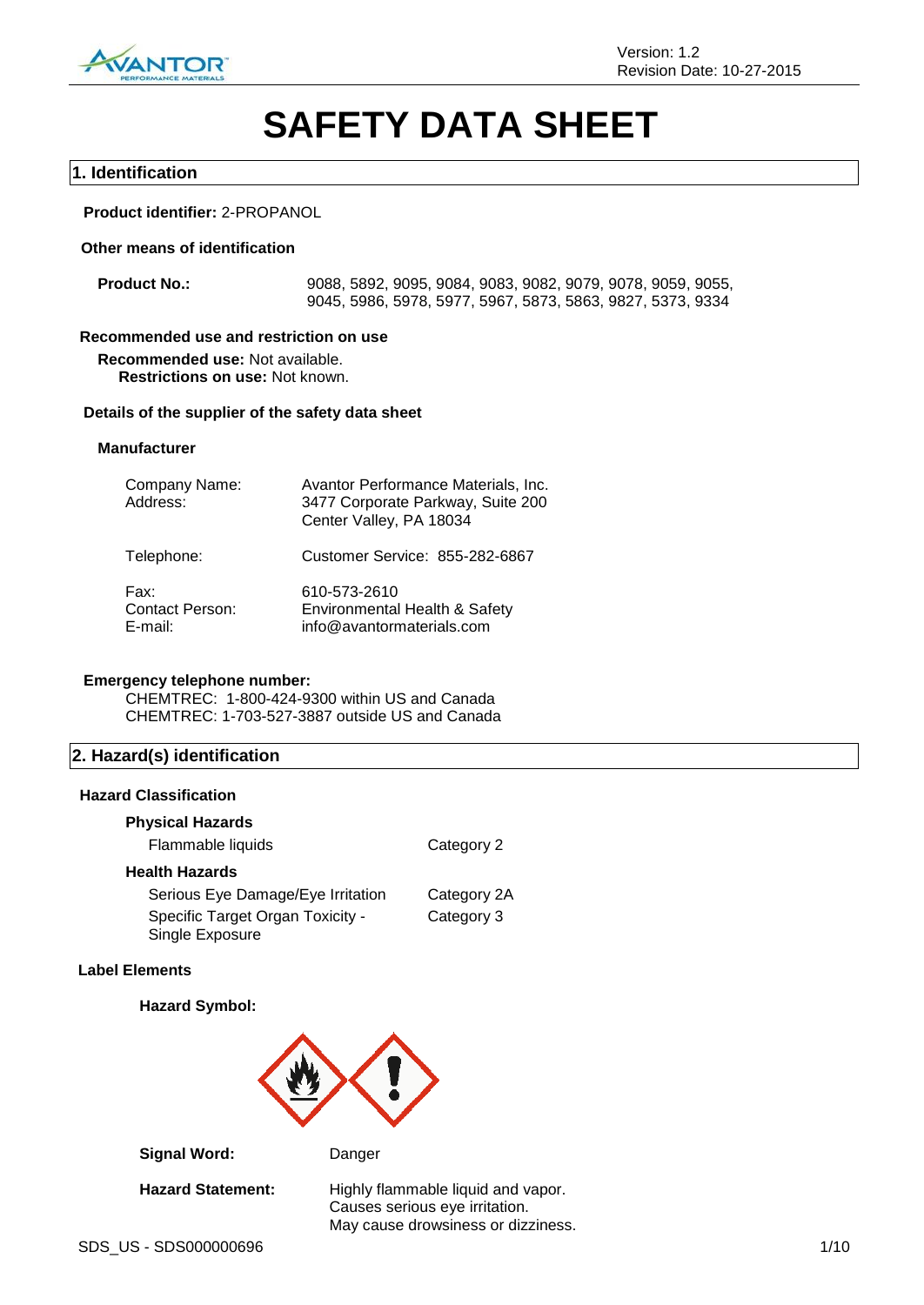| <b>Precautionary</b><br><b>Statement</b>                    |                                                                                                                                                                                                                                                                                                                                                                                                                                                                                                                                                      |
|-------------------------------------------------------------|------------------------------------------------------------------------------------------------------------------------------------------------------------------------------------------------------------------------------------------------------------------------------------------------------------------------------------------------------------------------------------------------------------------------------------------------------------------------------------------------------------------------------------------------------|
| <b>Prevention:</b>                                          | Keep away from heat, hot surfaces, sparks, open flames and other ignition<br>sources. No smoking. Keep container tightly closed. Ground and bond<br>container and receiving equipment. Use explosion-proof<br>electrical/ventilating/lighting/equipment. Use only non-sparking tools. Take<br>precautionary measures against static discharge. Wear protective<br>gloves/protective clothing/eye protection/face protection. Use only outdoors<br>or in a well-ventilated area. Avoid breathing dust/mist/vapors. Wash<br>thoroughly after handling. |
| <b>Response:</b>                                            | In case of fire: Use water spray, foam, dry powder or carbon dioxide for<br>extinction. IF INHALED: Remove person to fresh air and keep comfortable<br>for breathing. Call a POISON CENTER or doctor/physician if you feel<br>unwell. IF ON SKIN (or hair): Take off immediately all contaminated<br>clothing. Rinse skin with water/shower. IF IN EYES: Rinse cautiously with<br>water for several minutes. Remove contact lenses, if present and easy to<br>do. Continue rinsing. If eye irritation persists: Get medical advice/attention.        |
| Storage:                                                    | Store in a well-ventilated place. Keep cool. Keep container tightly closed.<br>Store locked up.                                                                                                                                                                                                                                                                                                                                                                                                                                                      |
| Disposal:                                                   | Dispose of contents/container to an appropriate treatment and disposal<br>facility in accordance with applicable laws and regulations, and product<br>characteristics at time of disposal.                                                                                                                                                                                                                                                                                                                                                           |
| Other hazards which do not<br>result in GHS classification: | None.                                                                                                                                                                                                                                                                                                                                                                                                                                                                                                                                                |

#### **3. Composition/information on ingredients**

#### **Substances**

| <b>Chemical Identity</b>                                                                                            | Common name and<br>synonyms | <b>CAS number</b> | Content in percent $(\%)^*$ |
|---------------------------------------------------------------------------------------------------------------------|-----------------------------|-------------------|-----------------------------|
| <b>ISOPROPYL ALCOHOL</b>                                                                                            |                             | 67-63-0           | 98 - 100%                   |
| * All concentrations are percent by weight unless ingredient is a gas. Gas concentrations are in percent by volume. |                             |                   |                             |

#### **4. First-aid measures**

| <b>General information:</b> | Get medical advice/attention if you feel unwell. Show this safety data sheet<br>to the doctor in attendance.                                                               |
|-----------------------------|----------------------------------------------------------------------------------------------------------------------------------------------------------------------------|
| Ingestion:                  | Call a physician or poison control center immediately. Do NOT induce<br>vomiting. If vomiting occurs, keep head low so that stomach content doesn't<br>get into the lungs. |
| Inhalation:                 | Move to fresh air. Get medical attention if symptoms persist.                                                                                                              |
| <b>Skin Contact:</b>        | Wash skin thoroughly with soap and water. Get medical attention if<br>symptoms occur.                                                                                      |
| Eye contact:                | Immediately flush with plenty of water for at least 15 minutes. If easy to do,<br>remove contact lenses. Get medical attention.                                            |

#### **Most important symptoms/effects, acute and delayed**

| <b>Symptoms:</b> | Harmful if swallowed. Narcotic effect. Irritating to eyes, respiratory system |
|------------------|-------------------------------------------------------------------------------|
|                  | and skin.                                                                     |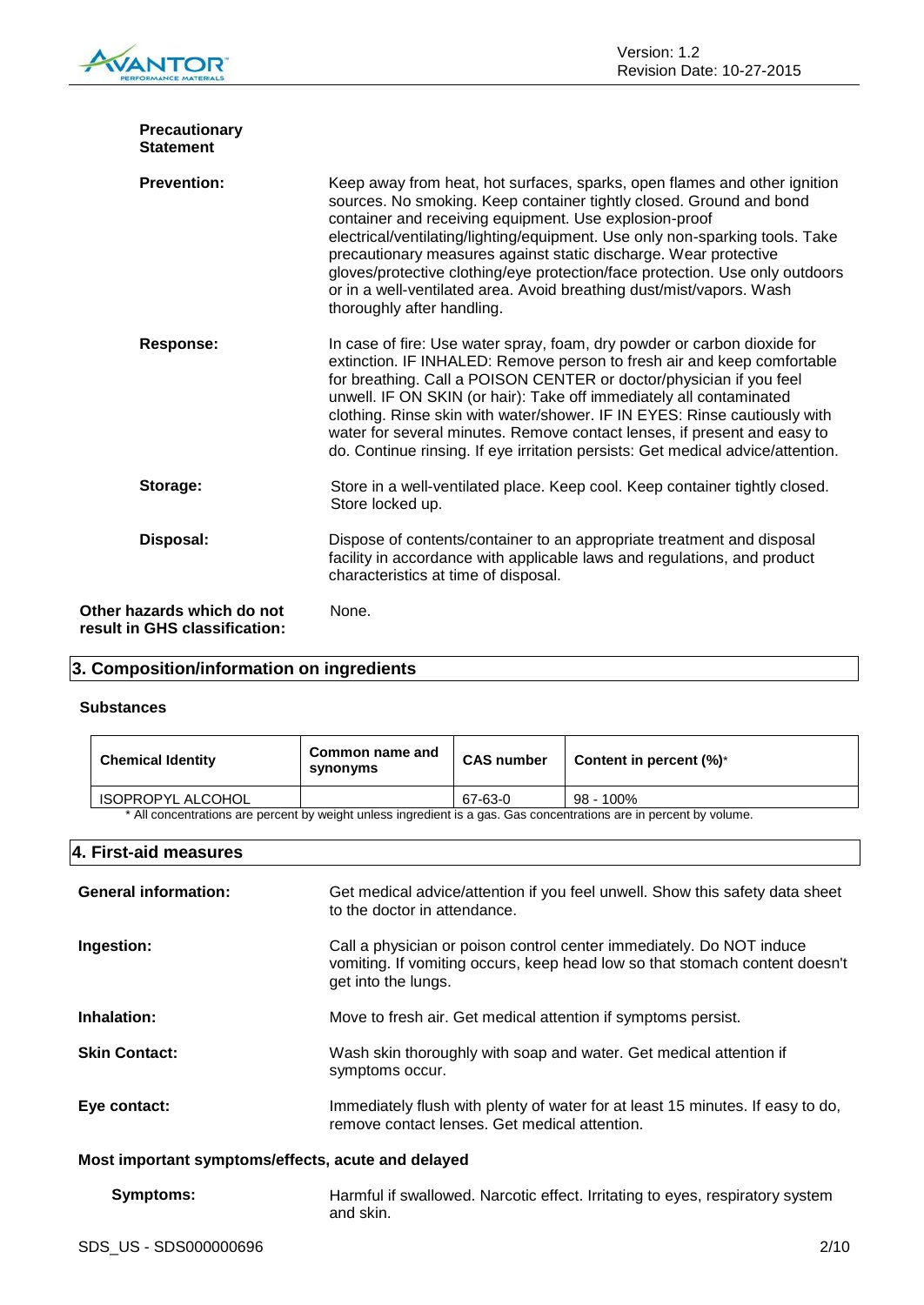

#### **Indication of immediate medical attention and special treatment needed Treatment:** Treat symptomatically. Symptoms may be delayed. **5. Fire-fighting measures General Fire Hazards:** Flammable liquid and vapor. **Suitable (and unsuitable) extinguishing media Suitable extinguishing media:** Water spray, foam, dry powder or carbon dioxide. **Unsuitable extinguishing media:** Avoid water in straight hose stream; will scatter and spread fire. **Specific hazards arising from the chemical:** Vapors may cause a flash fire or ignite explosively. Vapors may travel considerable distance to a source of ignition and flash back. Prevent buildup of vapors or gases to explosive concentrations. Vapor from the solvent may accumulate in container headspace resulting in flammability hazard. **Special protective equipment and precautions for firefighters Special fire fighting procedures:** Highly flammable liquid and vapour. **Special protective equipment for fire-fighters:** Firefighters must use standard protective equipment including flame retardant coat, helmet with face shield, gloves, rubber boots, and in enclosed spaces, SCBA. **6. Accidental release measures Personal precautions, protective equipment and emergency procedures:** ELIMINATE all ignition sources (no smoking, flares, sparks or flames in immediate area). Keep unauthorized personnel away. Keep upwind. Use personal protective equipment. Do not touch damaged containers or spilled material unless wearing appropriate protective clothing. Ventilate closed spaces before entering them. See Section 8 of the SDS for Personal Protective Equipment. **Methods and material for**  Eliminate all ignition sources if safe to do so. Take precautionary measures

**containment and cleaning up:** against static discharges. Stop leak if possible without any risk. Use only non-sparking tools. Absorb spill with vermiculite or other inert material, then place in a container for chemical waste. Clean surface thoroughly to remove residual contamination. Dike far ahead of larger spill for later recovery and disposal. **Notification Procedures:** Prevent entry into waterways, sewer, basements or confined areas. Inform

authorities if large amounts are involved. **Environmental Precautions:** Do not contaminate water sources or sewer. Prevent further leakage or spillage if safe to do so.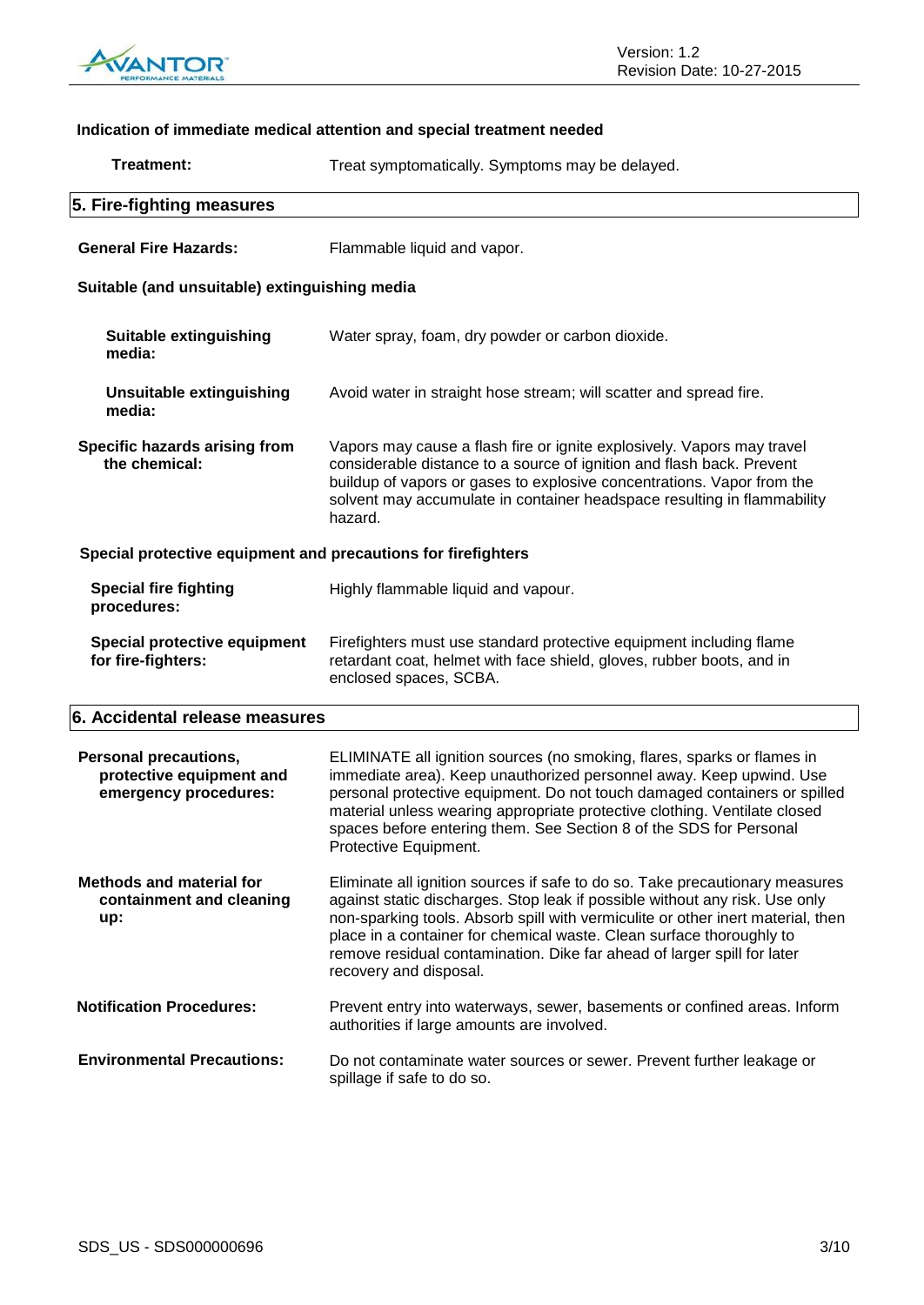

Version: 1.2 Revision Date: 10-27-2015

### **7. Handling and storage Precautions for safe handling:** DO NOT handle, store or open near an open flame, sources of heat or sources of ignition. Protect material from direct sunlight. Take precautionary measures against static discharges. Ground and bond container and receiving equipment. Use explosion-proof

electrical/ventilating/lighting/equipment. Use only non-sparking tools. Wear protective gloves/protective clothing/eye protection/face protection. Avoid contact with eyes, skin, and clothing. Use only with adequate ventilation. Wash hands thoroughly after handling.

**Conditions for safe storage, including any incompatibilities:** Keep away from food, drink and animal feeding stuffs. Keep container tightly closed in a cool, well-ventilated place. Ground container and transfer equipment to eliminate static electric sparks. Comply with all national, state, and local codes pertaining to the storage, handling, dispensing, and disposal of flammable liquids.

### **8. Exposure controls/personal protection**

#### **Control Parameters**

#### **Occupational Exposure Limits**

| <b>Chemical Identity</b> | type        | <b>Exposure Limit Values</b>        | <b>Source</b>                             |
|--------------------------|-------------|-------------------------------------|-------------------------------------------|
| <b>ISOPROPYL ALCOHOL</b> | <b>TWA</b>  | 200 ppm                             | US. ACGIH Threshold Limit Values (2011)   |
|                          | <b>STEL</b> | 400 ppm                             | US. ACGIH Threshold Limit Values (2011)   |
|                          | <b>REL</b>  | 980 mg/m3<br>$400$ ppm              | US. NIOSH: Pocket Guide to Chemical       |
|                          |             |                                     | Hazards (2010)                            |
|                          | <b>STEL</b> | $1,225 \,\mathrm{mq/m3}$<br>500 ppm | US. NIOSH: Pocket Guide to Chemical       |
|                          |             |                                     | Hazards (2010)                            |
|                          | <b>PEL</b>  | 980 mg/m3<br>$400$ ppm              | US. OSHA Table Z-1 Limits for Air         |
|                          |             |                                     | Contaminants (29 CFR 1910.1000) (02 2006) |
|                          | <b>TWA</b>  | 980 mg/m3<br>$400$ ppm              | US. OSHA Table Z-1-A (29 CFR 1910.1000)   |
|                          |             |                                     | (1989)                                    |
|                          | <b>STEL</b> | $1,225 \,\mathrm{mq/m3}$<br>500 ppm | US. OSHA Table Z-1-A (29 CFR 1910.1000)   |
|                          |             |                                     | (1989)                                    |

#### **Biological Limit Values**

| <b>Chemical Identity</b>       | <b>Exposure Limit Values</b> | <b>Source</b>       |
|--------------------------------|------------------------------|---------------------|
| ISOPROPYL ALCOHOL              | 40 mg/l (Urine)              | ACGIH BEL (03 2013) |
| (acetone: Sampling time: End   |                              |                     |
| of shift at end of work week.) |                              |                     |

#### **Appropriate Engineering Controls**

No data available.

#### **Individual protection measures, such as personal protective equipment**

| <b>General information:</b>                       | Good general ventilation (typically 10 air changes per hour) should be used.<br>Ventilation rates should be matched to conditions. If applicable, use<br>process enclosures, local exhaust ventilation, or other engineering controls<br>to maintain airborne levels below recommended exposure limits. If<br>exposure limits have not been established, maintain airborne levels to an<br>acceptable level. An eye wash and safety shower must be available in the<br>immediate work area. Use explosion-proof ventilation equipment. |
|---------------------------------------------------|----------------------------------------------------------------------------------------------------------------------------------------------------------------------------------------------------------------------------------------------------------------------------------------------------------------------------------------------------------------------------------------------------------------------------------------------------------------------------------------------------------------------------------------|
| <b>Eye/face protection:</b>                       | Wear safety glasses with side shields (or goggles).                                                                                                                                                                                                                                                                                                                                                                                                                                                                                    |
| <b>Skin Protection</b><br><b>Hand Protection:</b> | Chemical resistant gloves                                                                                                                                                                                                                                                                                                                                                                                                                                                                                                              |
| Other:                                            | Wear suitable protective clothing.                                                                                                                                                                                                                                                                                                                                                                                                                                                                                                     |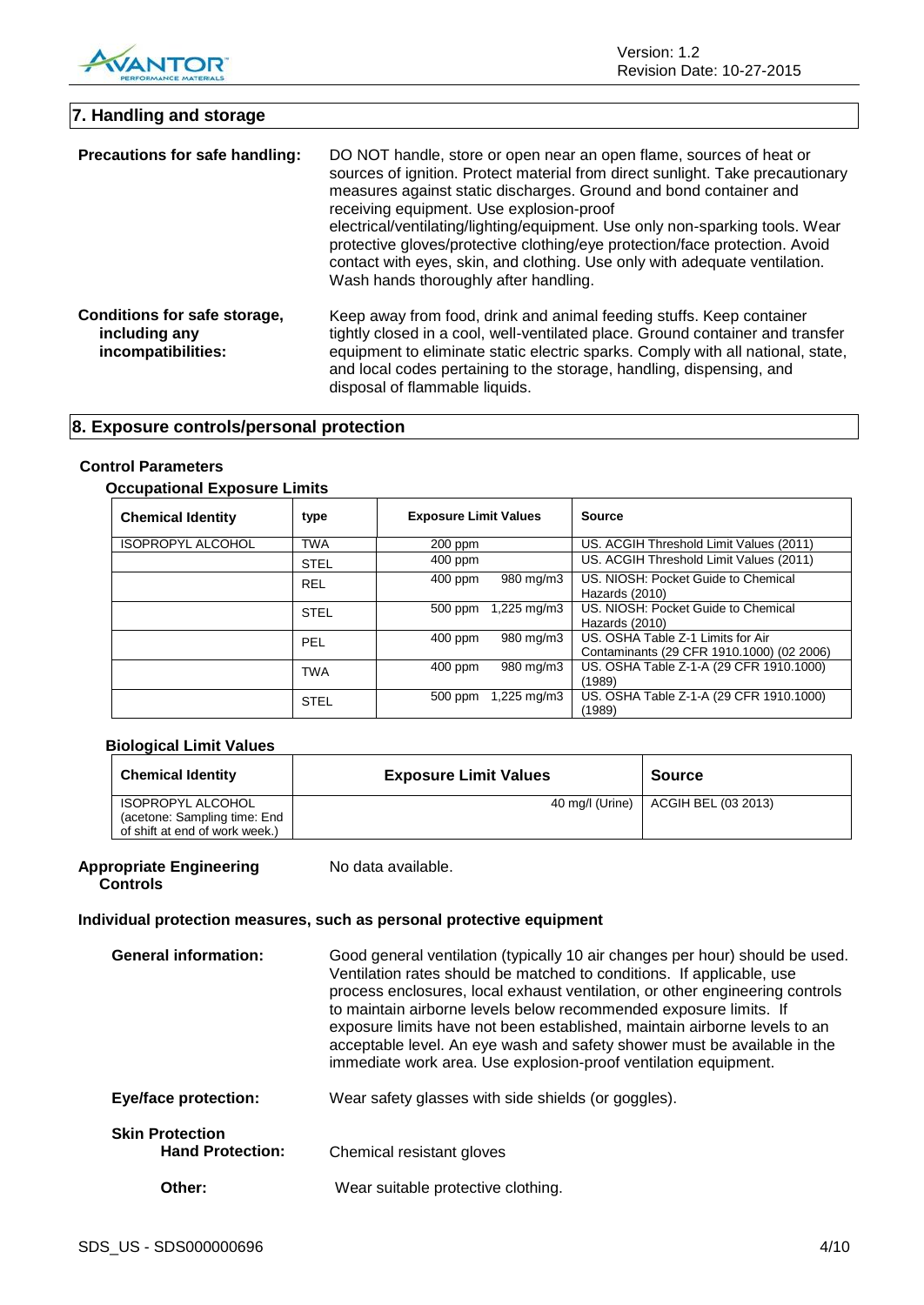

| <b>Respiratory Protection:</b> | In case of inadequate ventilation use suitable respirator.                                                                                                                                                                                                                                             |
|--------------------------------|--------------------------------------------------------------------------------------------------------------------------------------------------------------------------------------------------------------------------------------------------------------------------------------------------------|
| Hygiene measures:              | Provide eyewash station and safety shower. Always observe good personal<br>hygiene measures, such as washing after handling the material and before<br>eating, drinking, and/or smoking. Routinely wash work clothing to remove<br>contaminants. Discard contaminated footwear that cannot be cleaned. |

### **9. Physical and chemical properties**

| Appearance                                            |                           |
|-------------------------------------------------------|---------------------------|
| <b>Physical state:</b>                                | liquid                    |
| Form:                                                 | liquid                    |
| Color:                                                | Colorless                 |
| Odor:                                                 | Odor of rubbing alcohol   |
| Odor threshold:                                       | No data available.        |
| pH:                                                   | No data available.        |
| <b>Melting point/freezing point:</b>                  | -88.5 °C                  |
| Initial boiling point and boiling range:              | 82 °C (101.3 kPa)         |
| <b>Flash Point:</b>                                   | 12 °C (Closed Cup)        |
| <b>Evaporation rate:</b>                              | 2.8 n-butyl acetate=1     |
| Flammability (solid, gas):                            | Class IB Flammable Liquid |
| Upper/lower limit on flammability or explosive limits |                           |
| Flammability limit - upper (%):                       | 12 %(V)                   |
| Flammability limit - lower (%):                       | $2.5\%$ (V)               |
| Explosive limit - upper (%):                          | No data available.        |
| Explosive limit - lower (%):                          | No data available.        |
| Vapor pressure:                                       | 6.0 kPa (25 °C)           |
| Vapor density:                                        | $2.1$ AIR=1               |
| <b>Relative density:</b>                              | 0.7850(4 °C)              |
| Solubility(ies)                                       |                           |
| <b>Solubility in water:</b>                           | Miscible with water.      |
| Solubility (other):                                   | No data available.        |
| Partition coefficient (n-octanol/water):              | 0.05                      |
| Auto-ignition temperature:                            | 399 °C                    |
| <b>Decomposition temperature:</b>                     | No data available.        |
| <b>Viscosity:</b>                                     | No data available.        |
| <b>Other information</b>                              |                           |
| Molecular weight:                                     | 60.1 g/mol (C3H8O)        |
| 10 Ctability and roactivity                           |                           |

#### **10. Stability and reactivity**

| <b>Reactivity:</b>                            | No dangerous reaction known under conditions of normal use.                                                                           |
|-----------------------------------------------|---------------------------------------------------------------------------------------------------------------------------------------|
| <b>Chemical Stability:</b>                    | Material is stable under normal conditions.                                                                                           |
| <b>Possibility of hazardous</b><br>reactions: | Hazardous polymerization does not occur.                                                                                              |
| Conditions to avoid:                          | Heat, sparks, flames. Sunlight.                                                                                                       |
| <b>Incompatible Materials:</b>                | Strong oxidizing agents. Acetylene. Acids. Chlorine. Hydrogen peroxide<br>(H2O2) Ethylene Oxide Sulfuric acid. Isocyanates. Aluminum. |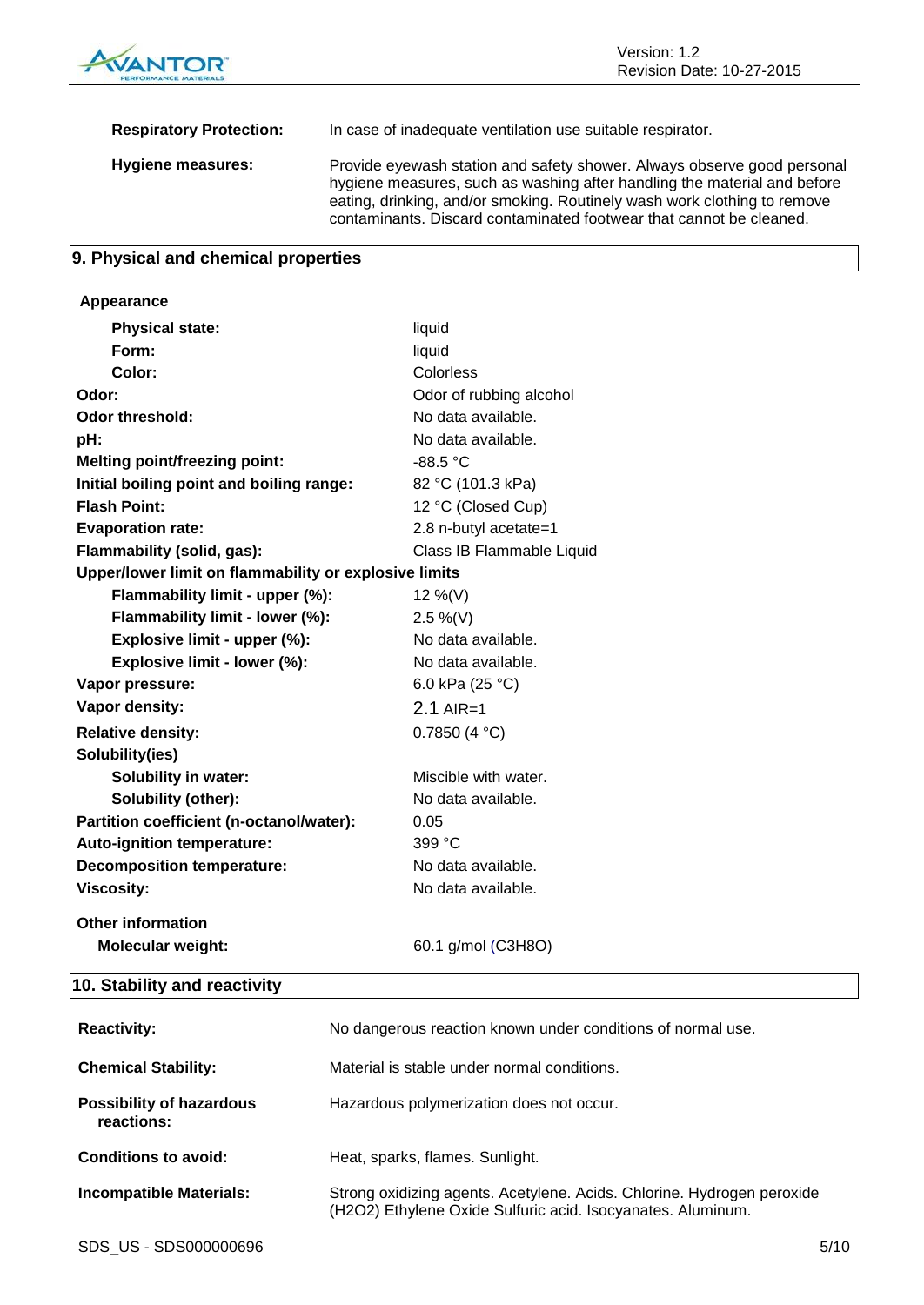

| <b>Hazardous Decomposition</b><br><b>Products:</b>                                                           | Thermal decomposition may release oxides of carbon.                           |
|--------------------------------------------------------------------------------------------------------------|-------------------------------------------------------------------------------|
| 11. Toxicological information                                                                                |                                                                               |
| Information on likely routes of exposure<br>Ingestion:                                                       | Irritating. May cause nausea, stomach pain and vomiting.                      |
| Inhalation:                                                                                                  | May cause irritation to the mucous membranes and upper respiratory tract.     |
| <b>Skin Contact:</b>                                                                                         | Prolonged or repeated skin contact may cause drying, cracking, or irritation. |
| Eye contact:                                                                                                 | Causes serious eye irritation.                                                |
| Information on toxicological effects                                                                         |                                                                               |
| Acute toxicity (list all possible routes of exposure)                                                        |                                                                               |
| Oral<br>Product:                                                                                             | LD 50 (Rat): 5,045 mg/kg                                                      |
| <b>Dermal</b><br><b>Product:</b>                                                                             | LD 50 (Rabbit): 12,800 mg/kg                                                  |
| <b>Inhalation</b><br><b>Product:</b>                                                                         | No data available.                                                            |
| <b>Repeated dose toxicity</b><br>Product:                                                                    | No data available.                                                            |
| <b>Skin Corrosion/Irritation</b><br><b>Product:</b>                                                          | Prolonged or repeated skin contact may cause drying, cracking, or irritation. |
| <b>Serious Eye Damage/Eye Irritation</b><br>Product:                                                         | Causes serious eye irritation.                                                |
| <b>Respiratory or Skin Sensitization</b><br><b>Product:</b>                                                  | Not a skin sensitizer.                                                        |
| Carcinogenicity<br><b>Product:</b>                                                                           | This substance has no evidence of carcinogenic properties.                    |
| No carcinogenic components identified                                                                        | IARC Monographs on the Evaluation of Carcinogenic Risks to Humans:            |
| No carcinogenic components identified                                                                        | US. National Toxicology Program (NTP) Report on Carcinogens:                  |
| US. OSHA Specifically Regulated Substances (29 CFR 1910.1001-1050):<br>No carcinogenic components identified |                                                                               |
| <b>Germ Cell Mutagenicity</b>                                                                                |                                                                               |
| In vitro<br><b>Product:</b>                                                                                  | No data available.                                                            |
| In vivo<br><b>Product:</b>                                                                                   | No data available.                                                            |
|                                                                                                              |                                                                               |

**Reproductive toxicity** No components toxic to reproduction

#### **Specific Target Organ Toxicity - Single Exposure**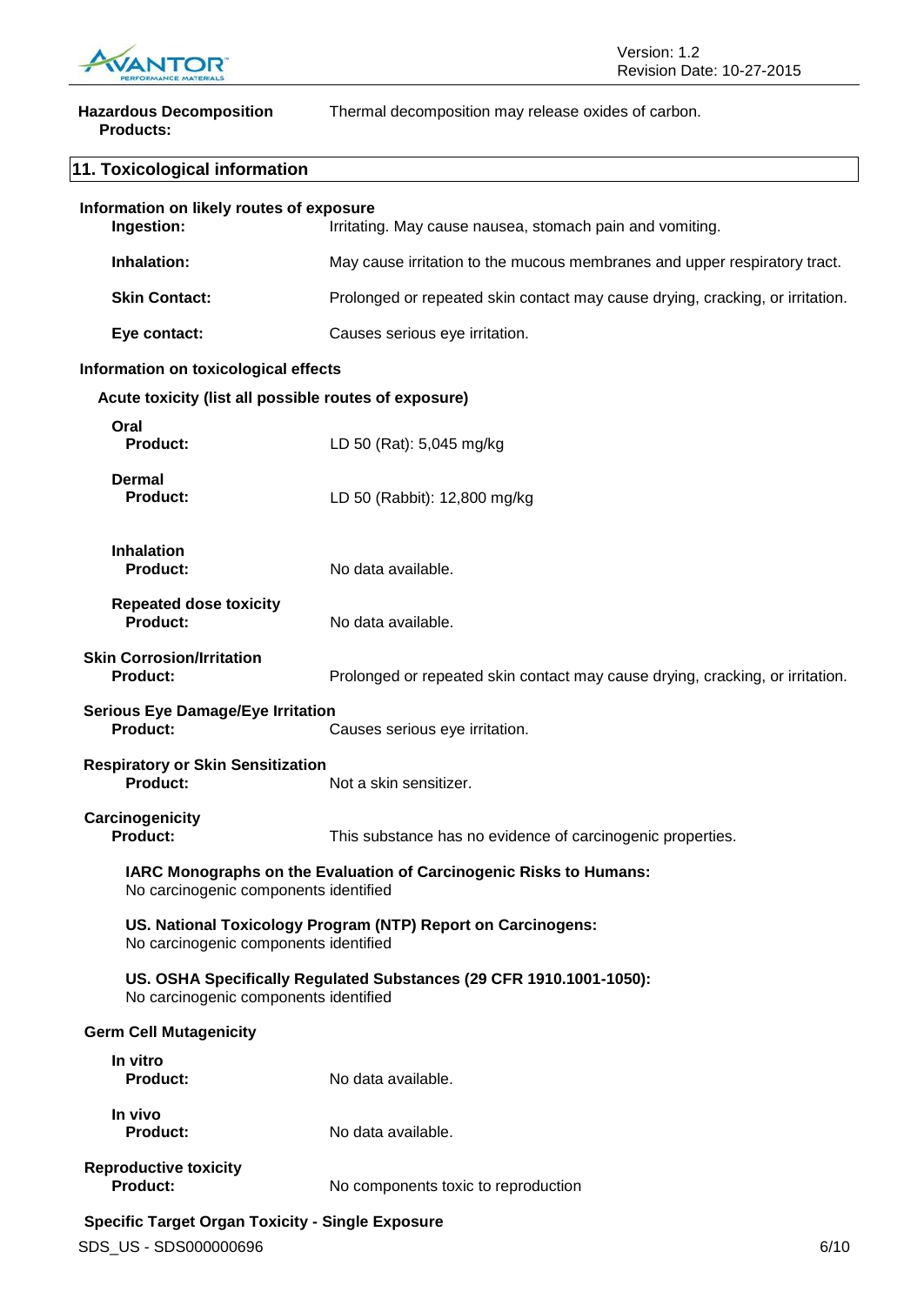

| Product:                             | Narcotic effect.                                                         |  |
|--------------------------------------|--------------------------------------------------------------------------|--|
| Product:                             | <b>Specific Target Organ Toxicity - Repeated Exposure</b><br>None known. |  |
| <b>Aspiration Hazard</b><br>Product: | May be harmful if swallowed and enters airways.                          |  |
| Other effects:                       | None known.                                                              |  |

#### **12. Ecological information**

#### **Ecotoxicity:**

## **Acute hazards to the aquatic environment: Fish Product:** LC 50 (Western mosquitofish (Gambusia affinis), 96 h): > 1,400 mg/l **Aquatic Invertebrates Product:** LC 50 (Water flea (Daphnia magna), 24 h): 10,000 mg/l **Chronic hazards to the aquatic environment: Fish Product:** No data available. **Aquatic Invertebrates Product:** No data available. **Toxicity to Aquatic Plants Product:** No data available. **Persistence and Degradability Biodegradation Product:** Expected to be readily biodegradable. **BOD/COD Ratio Product:** No data available. **Bioaccumulative Potential Bioconcentration Factor (BCF) Product:** No data available on bioaccumulation. **Partition Coefficient n-octanol / water (log Kow)** Product: Log Kow: 0.05 **Mobility in Soil:** The product is partly soluble in water. May spread in the aquatic environment. **Other Adverse Effects:** The product components are not classified as environmentally hazardous. However, this does not exclude the possibility that large or frequent spills can have a harmful or damaging effect on the environment. **13. Disposal considerations Disposal instructions:** Discharge, treatment, or disposal may be subject to national, state, or local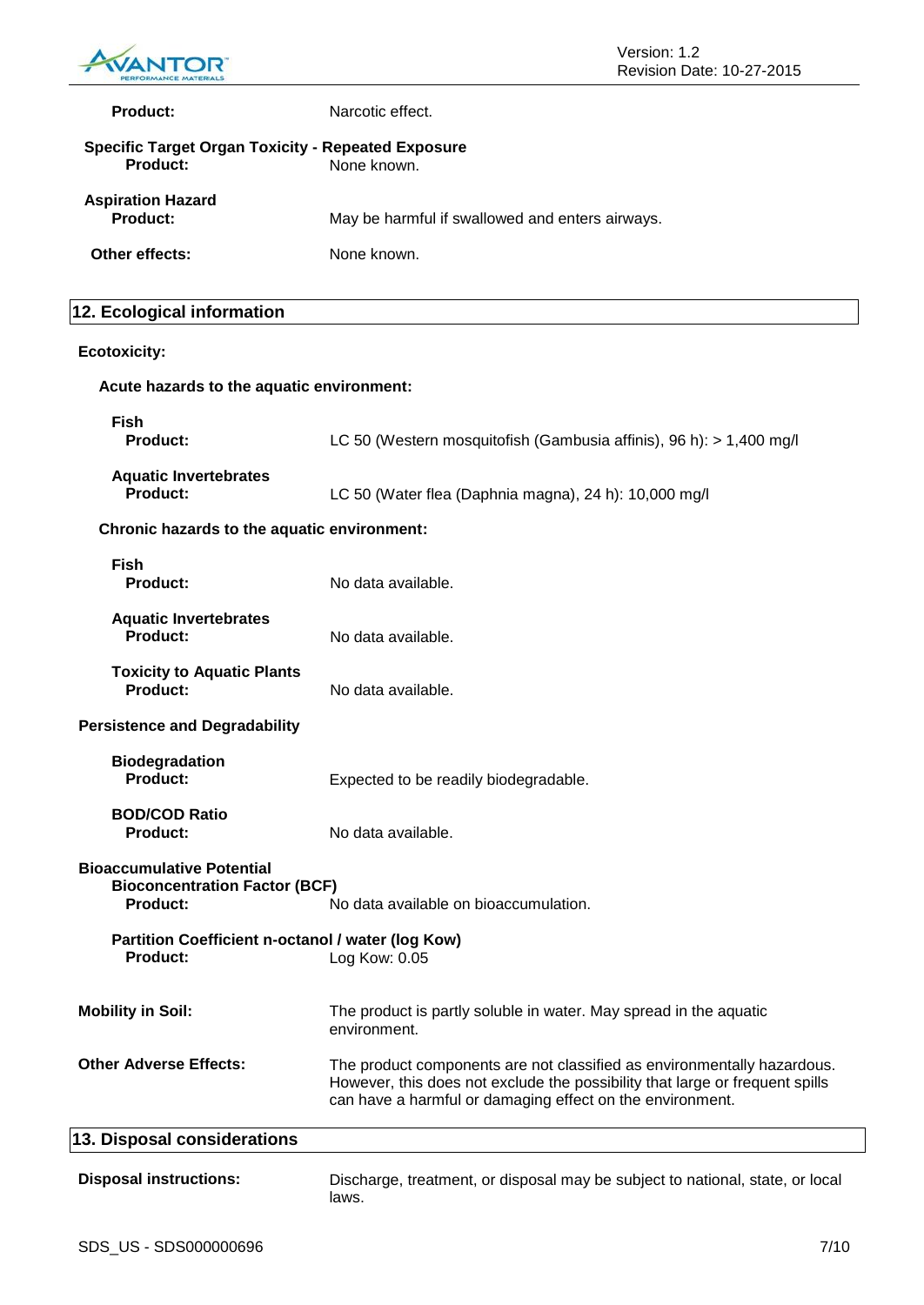

**Contaminated Packaging:** Since emptied containers retain product residue, follow label warnings even after container is emptied.

#### **14. Transport information**

| <b>DOT</b>                        |                        |  |
|-----------------------------------|------------------------|--|
| <b>UN Number:</b>                 | <b>UN 1219</b>         |  |
| <b>UN Proper Shipping Name:</b>   | Isopropanol            |  |
| <b>Transport Hazard Class(es)</b> |                        |  |
| Class(es):                        | 3                      |  |
| Label(s):                         | 3                      |  |
| Packing Group:                    | Ш                      |  |
| Marine Pollutant:                 | Not a Marine Pollutant |  |
| Special precautions for user:     |                        |  |
| <b>IMDG</b>                       |                        |  |
| UN Number:                        | <b>UN 1219</b>         |  |
| <b>UN Proper Shipping Name:</b>   | <b>ISOPROPANOL</b>     |  |
| <b>Transport Hazard Class(es)</b> |                        |  |
| Class(es):                        | 3                      |  |
| Label(s):                         | 3                      |  |
| EmS No.:                          | $F-E$ , S-D            |  |
| Packing Group:                    | Ш                      |  |
| Marine Pollutant:                 | Not a Marine Pollutant |  |
| Special precautions for user:     |                        |  |
| <b>IATA</b>                       |                        |  |
| UN Number:                        | <b>UN 1219</b>         |  |
| Proper Shipping Name:             | Isopropanol            |  |
| Transport Hazard Class(es):       |                        |  |
| Class(es):                        | 3                      |  |
| Label(s):                         | 3                      |  |
| Marine Pollutant:                 | Not a Marine Pollutant |  |
| Packing Group:                    | Ш                      |  |
| Special precautions for user:     |                        |  |
| 15. Regulatory information        |                        |  |

#### **US Federal Regulations**

#### **TSCA Section 12(b) Export Notification (40 CFR 707, Subpt. D) US. OSHA Specifically Regulated Substances (29 CFR 1910.1001-1050)** None present or none present in regulated quantities.

#### **CERCLA Hazardous Substance List (40 CFR 302.4):**

| <b>Chemical Identity</b> | <b>Reportable quantity</b> |
|--------------------------|----------------------------|
| <b>ISOPROPYL ALCOHOL</b> | 100 lbs.                   |

#### **Superfund Amendments and Reauthorization Act of 1986 (SARA)**

**Hazard categories** Acute (Immediate) Fire

**SARA 302 Extremely Hazardous Substance** None present or none present in regulated quantities.

**SARA 304 Emergency Release Notification Reportable quantity** ISOPROPYL ALCOHOL 100 lbs.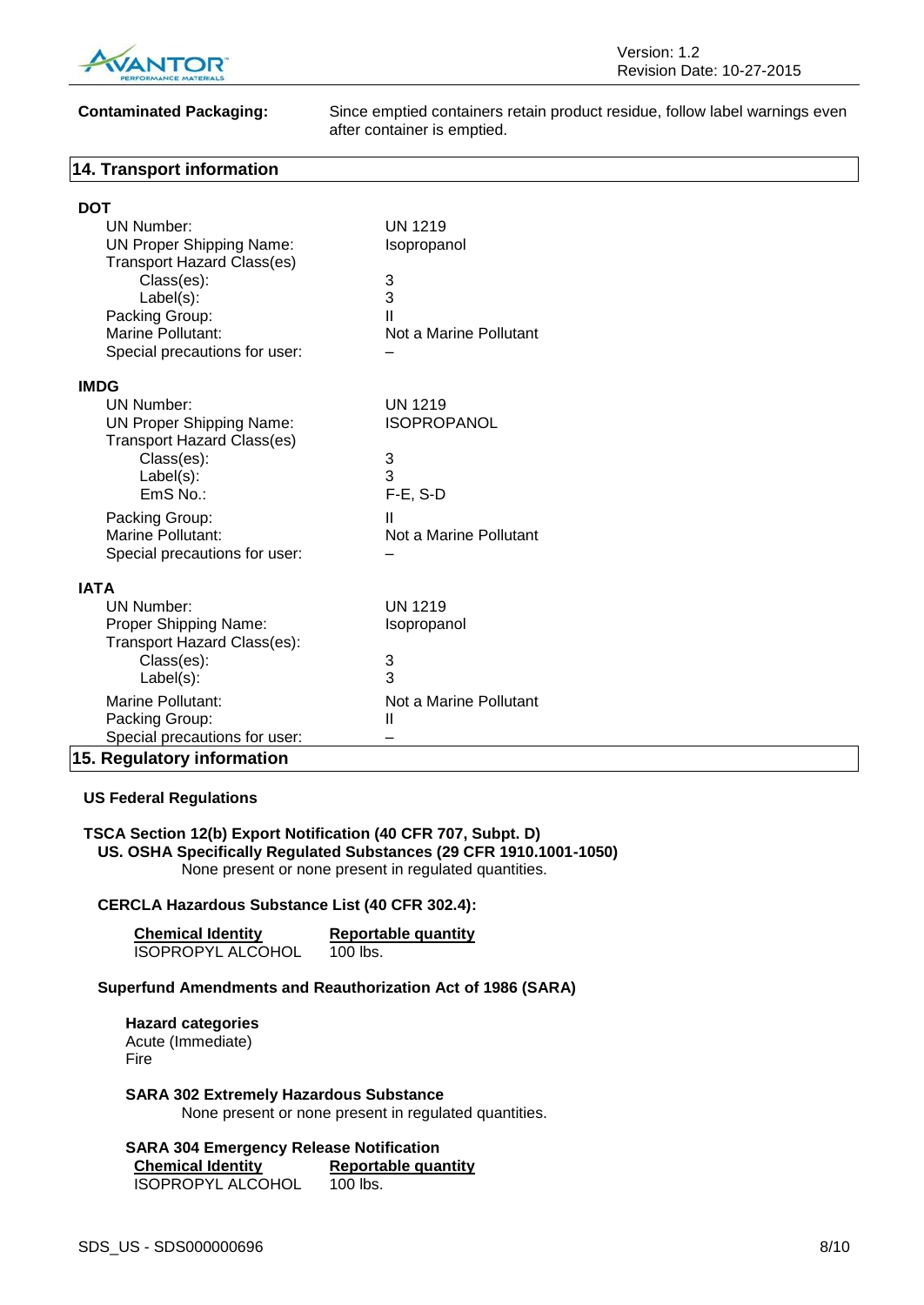

| SARA 311/312 Hazardous Chemical |                                    |
|---------------------------------|------------------------------------|
| <b>Chemical Identity</b>        | <b>Threshold Planning Quantity</b> |

ISOPROPYL ALCOHOL 10000 lbs

#### **SARA 313 (TRI Reporting)**

|                          | Reporting<br>threshold for | Reporting threshold for<br>manufacturing and |
|--------------------------|----------------------------|----------------------------------------------|
| <b>Chemical Identity</b> | other users                | processing                                   |
| <b>ISOPROPYL ALCOHOL</b> | 10000 lbs                  | 25000 lbs.                                   |

**Clean Water Act Section 311 Hazardous Substances (40 CFR 117.3)** None present or none present in regulated quantities.

**Clean Air Act (CAA) Section 112(r) Accidental Release Prevention (40 CFR 68.130):** None present or none present in regulated quantities.

**US State Regulations**

**US. California Proposition 65** No ingredient regulated by CA Prop 65 present.

**US. New Jersey Worker and Community Right-to-Know Act**

**Chemical Identity** ISOPROPYL ALCOHOL

#### **US. Massachusetts RTK - Substance List**

**Chemical Identity** ISOPROPYL ALCOHOL

#### **US. Pennsylvania RTK - Hazardous Substances**

**Chemical Identity** ISOPROPYL ALCOHOL

#### **US. Rhode Island RTK**

**Chemical Identity** ISOPROPYL ALCOHOL

#### **Inventory Status:**

| Australia AICS:                            | On or in compliance with the inventory |
|--------------------------------------------|----------------------------------------|
| Canada DSL Inventory List:                 | On or in compliance with the inventory |
| <b>EU EINECS List:</b>                     | On or in compliance with the inventory |
| <b>EU ELINCS List:</b>                     | Not in compliance with the inventory.  |
| Japan (ENCS) List:                         | On or in compliance with the inventory |
| EU No Longer Polymers List:                | Not in compliance with the inventory.  |
| China Inv. Existing Chemical Substances:   | On or in compliance with the inventory |
| Korea Existing Chemicals Inv. (KECI):      | On or in compliance with the inventory |
| Canada NDSL Inventory:                     | Not in compliance with the inventory.  |
| Philippines PICCS:                         | On or in compliance with the inventory |
| <b>US TSCA Inventory:</b>                  | On or in compliance with the inventory |
| New Zealand Inventory of Chemicals:        | On or in compliance with the inventory |
| <b>Switzerland Consolidated Inventory:</b> | Not in compliance with the inventory.  |
| Japan ISHL Listing:                        | On or in compliance with the inventory |
| Japan Pharmacopoeia Listing:               | Not in compliance with the inventory.  |

**16.Other information, including date of preparation or last revision**